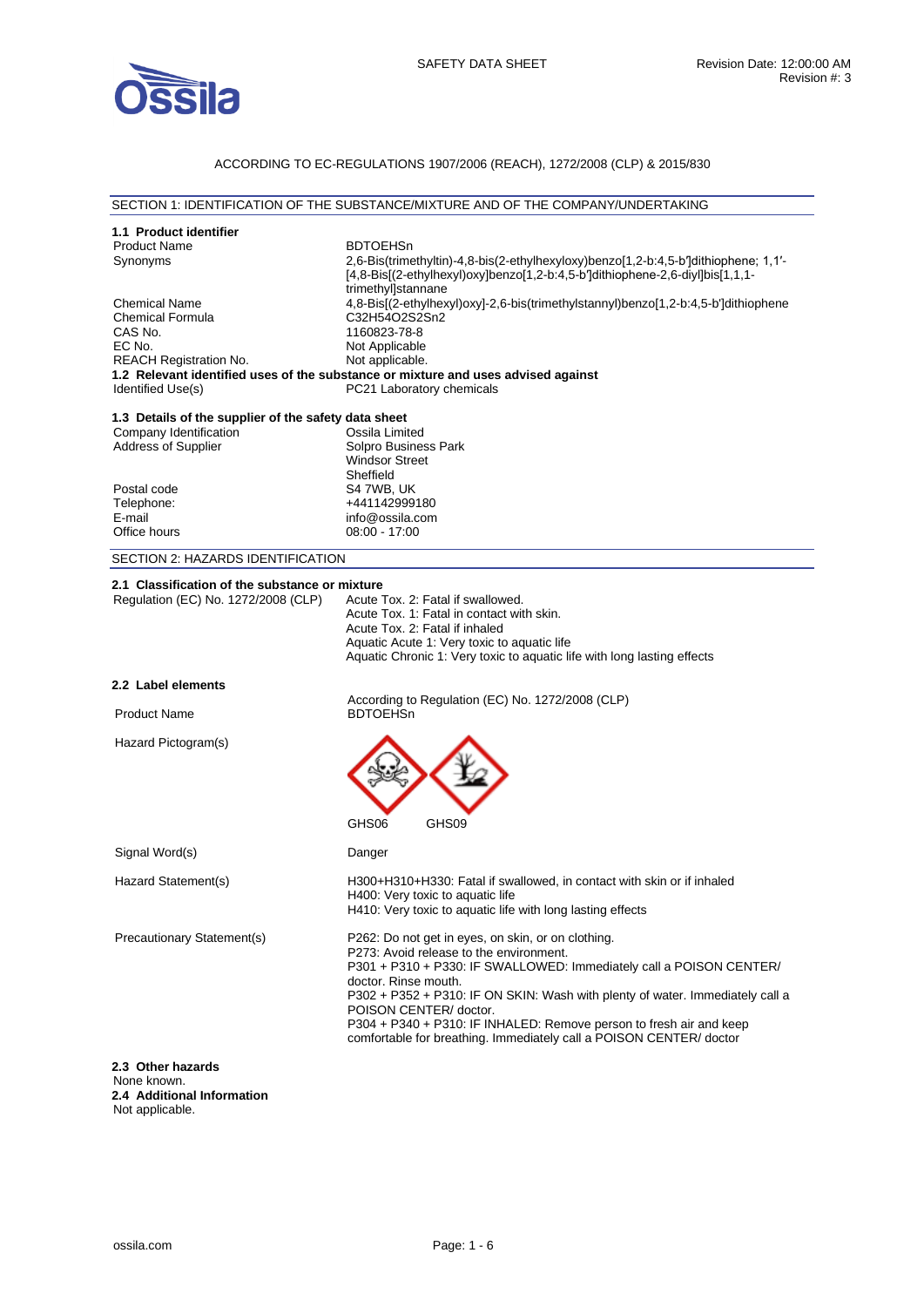

### SECTION 3: COMPOSITION/INFORMATION ON INGREDIENTS **3.1 Substances**  Hazardous ingredient(s) CAS No. FC No. 1%W/W Hazard Statement(s) 4,8-Bis[(2-ethylhexyl)oxy]-2,6 bis(trimethylstannyl)benzo[1,2-b:4,5 b']dithiophene 1160823-78-8 Not Applicable <100 Acute Tox. 2 H300 Acute Tox. 1 H310 Acute Tox. 2 H330 Aquatic Acute 1 H400 Aquatic Chronic 1 H410 **3.2 Mixtures**  Not applicable. SECTION 4: FIRST AID MEASURES **4.1 Description of first aid measures**  Inhalation **Remove person to fresh air and keep comfortable for breathing. If not breathing give** artificial respiration. Call a POISON CENTER or doctor/physician. Skin Contact **Wash with soap and flush with copious amounts of water for at least 15 minutes.** Remove contaminated clothing and shoes. Call a POISON CENTER or doctor/physician. Eye Contact Flush with copious amounts of water for at least 15 minutes. Remove contact lenses, if present and easy to do. Continue rinsing. Call a POISON CENTER or doctor/physician. Ingestion Immediately call a POISON CENTER or doctor/ physician. Rinse mouth. **4.2 Most important symptoms and effects, both acute and delayed**  SECTION 11: Most important symptoms and effects, both acute and delayed **4.3 Indication of any immediate medical attention and special treatment needed**  Treat symptomatically. SECTION 5: FIREFIGHTING MEASURES **5.1 Extinguishing media**  As appropriate for surrounding fire. Unsuitable extinguishing media As appropriate for surrounding fire. **5.2 Special hazards arising from the substance or mixture**  May decompose in a fire, giving off toxic and irritant vapours. **5.3 Advice for firefighters**  Fire fighters should wear complete protective clothing including self-contained breathing apparatus. SECTION 6: ACCIDENTAL RELEASE MEASURES **6.1 Personal precautions, protective equipment and emergency procedures**  Provide adequate ventilation. Wear protective clothing as per section 8. **6.2 Environmental precautions**  Avoid release to the environment. **6.3 Methods and material for containment and cleaning up**  Sweep up spilled substance but avoid making dust. Use vacuum equipment for collecting spilt materials, where practicable. Dispose of contents in accordance with local, state or national legislation. **6.4 Reference to other sections**  See Also Section 8, 13. SECTION 7: HANDLING AND STORAGE **7.1 Precautions for safe handling**  Avoid breathing dust/aerosols. Use only in a well-ventilated area. Wear protective clothing as per section 8. **7.2 Conditions for safe storage, including any incompatibilities**  Store in a well-ventilated place. Keep container tightly closed. Store locked up. Store in a well-ventilated place. Keep container tightly closed. Store locked up Storage temperature **Ambient.** Storage life Stable under normal conditions. Incompatible materials None known **7.3 Specific end use(s)**  Not known. See Section: 1.2. SECTION 8: EXPOSURE CONTROLS/PERSONAL PROTECTION

#### **8.1 Control parameters**

8.1.1 Occupational Exposure Limits

UK – EH40 Workplace Exposure Limits (WEL).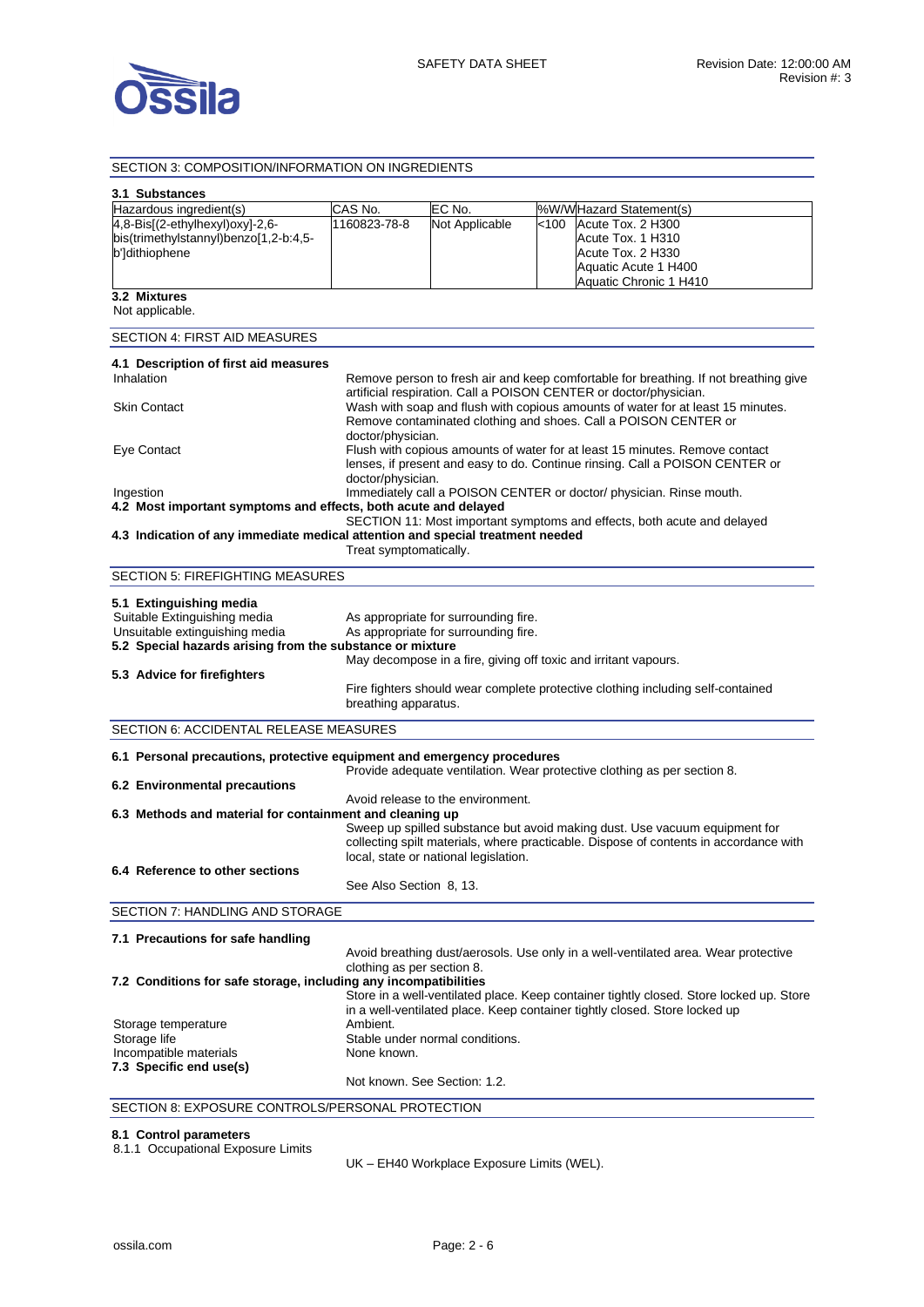

| Occupational Exposure Limits                                             |                                 |             |                                                                        |                                                                                 |  |                           |             |
|--------------------------------------------------------------------------|---------------------------------|-------------|------------------------------------------------------------------------|---------------------------------------------------------------------------------|--|---------------------------|-------------|
| SUBSTANCE.                                                               | CAS No.                         |             |                                                                        | LTEL (8 hr TWA LTEL (8 hr TWA STEL (ppm)                                        |  | STEL (mg/m <sup>3</sup> ) | <b>Note</b> |
|                                                                          |                                 |             | ppm)                                                                   | mg/m <sup>3</sup>                                                               |  |                           |             |
| 4,8-Bis[(2-ethylhexyl)oxy]-                                              | 1160823-78-8                    |             |                                                                        | 0                                                                               |  | 0                         |             |
| $2,6-$                                                                   |                                 |             |                                                                        |                                                                                 |  |                           |             |
| bis(trimethylstannyl)benzo[1,                                            |                                 |             |                                                                        |                                                                                 |  |                           |             |
| 2-b:4,5-b']dithiophene (Tin                                              |                                 |             |                                                                        |                                                                                 |  |                           |             |
| compounds, organic)                                                      |                                 |             |                                                                        |                                                                                 |  |                           |             |
| Region<br>Source                                                         |                                 |             |                                                                        |                                                                                 |  |                           |             |
| EU                                                                       | EU Occupational Exposure Limits |             |                                                                        |                                                                                 |  |                           |             |
| United Kingdom                                                           |                                 |             | UK Workplace Exposure Limits EH40/2005 (Third edition, published 2018) |                                                                                 |  |                           |             |
| 8.2 Exposure controls                                                    |                                 |             |                                                                        |                                                                                 |  |                           |             |
| 8.2.1. Appropriate engineering controls                                  |                                 |             |                                                                        | Ensure adequate ventilation. A washing facility/water for eye and skin cleaning |  |                           |             |
|                                                                          |                                 |             |                                                                        |                                                                                 |  |                           |             |
|                                                                          |                                 |             | purposes should be present.                                            |                                                                                 |  |                           |             |
| 8.2.2. Personal protection equipment                                     |                                 |             |                                                                        |                                                                                 |  |                           |             |
| Eye Protection                                                           |                                 |             |                                                                        | Wear eye protection with side protection (EN166).                               |  |                           |             |
|                                                                          |                                 |             |                                                                        |                                                                                 |  |                           |             |
|                                                                          |                                 |             |                                                                        |                                                                                 |  |                           |             |
|                                                                          |                                 |             |                                                                        |                                                                                 |  |                           |             |
|                                                                          |                                 |             |                                                                        |                                                                                 |  |                           |             |
| Skin protection                                                          |                                 |             |                                                                        | Wear protective clothing and gloves: Impervious gloves (EN 374).                |  |                           |             |
|                                                                          |                                 |             |                                                                        |                                                                                 |  |                           |             |
|                                                                          |                                 |             |                                                                        |                                                                                 |  |                           |             |
|                                                                          |                                 |             |                                                                        |                                                                                 |  |                           |             |
|                                                                          |                                 |             |                                                                        |                                                                                 |  |                           |             |
| Respiratory protection                                                   |                                 |             |                                                                        | A suitable mask with filter type A (EN14387 or EN405) may be appropriate.       |  |                           |             |
|                                                                          |                                 |             |                                                                        |                                                                                 |  |                           |             |
|                                                                          |                                 |             |                                                                        |                                                                                 |  |                           |             |
|                                                                          |                                 |             |                                                                        |                                                                                 |  |                           |             |
|                                                                          |                                 |             |                                                                        |                                                                                 |  |                           |             |
| Thermal hazards                                                          |                                 | None known. |                                                                        |                                                                                 |  |                           |             |
|                                                                          |                                 |             |                                                                        |                                                                                 |  |                           |             |
|                                                                          |                                 |             |                                                                        |                                                                                 |  |                           |             |
|                                                                          |                                 |             |                                                                        |                                                                                 |  |                           |             |
|                                                                          |                                 |             |                                                                        |                                                                                 |  |                           |             |
| 8.2.3. Environmental Exposure Controls Avoid release to the environment. |                                 |             |                                                                        |                                                                                 |  |                           |             |
|                                                                          |                                 |             |                                                                        |                                                                                 |  |                           |             |
| SECTION 9: PHYSICAL AND CHEMICAL PROPERTIES                              |                                 |             |                                                                        |                                                                                 |  |                           |             |
|                                                                          |                                 |             |                                                                        |                                                                                 |  |                           |             |
| 9.1 Information on basic physical and chemical properties                |                                 |             |                                                                        |                                                                                 |  |                           |             |
| Appearance                                                               |                                 |             | Solid: Powder/Crystals                                                 |                                                                                 |  |                           |             |
|                                                                          |                                 |             | Colour: White crystals/powder                                          |                                                                                 |  |                           |             |
| Odour                                                                    |                                 | Not known.  |                                                                        |                                                                                 |  |                           |             |
| Odour threshold                                                          |                                 | Not known.  |                                                                        |                                                                                 |  |                           |             |
| pН                                                                       |                                 | Not known.  |                                                                        |                                                                                 |  |                           |             |
| Melting point/freezing point                                             |                                 | 70-75 °C    |                                                                        |                                                                                 |  |                           |             |
| Initial boiling point and boiling range                                  |                                 | Not known.  |                                                                        |                                                                                 |  |                           |             |
|                                                                          |                                 |             |                                                                        |                                                                                 |  |                           |             |

| Melting point/freezing point                    | 70-75 °C                                                         |
|-------------------------------------------------|------------------------------------------------------------------|
| Initial boiling point and boiling range         | Not known.                                                       |
| <b>Flash Point</b>                              | Not known.                                                       |
| Evaporation rate                                | Not known.                                                       |
| Flammability (solid, gas)                       | Not known.                                                       |
| Upper/lower flammability or explosive<br>limits | Not known.                                                       |
| Vapour pressure                                 | Not known.                                                       |
| Vapour density                                  | Not known.                                                       |
| Density (g/ml)                                  | Not known.                                                       |
| Relative density                                | Not known.                                                       |
| Solubility(ies)                                 | Solubility (Water): Not known.<br>Solubility (Other): Not known. |
| Partition coefficient: n-octanol/water          | Not known.                                                       |
| Auto-ignition temperature                       | Not known.                                                       |
| Decomposition Temperature (°C)                  | Not known.                                                       |
| Viscosity                                       | Not known.                                                       |
| <b>Explosive properties</b>                     | Not known.                                                       |
| Oxidising properties                            | Not known.                                                       |
| 9.2 Other information                           |                                                                  |
|                                                 | None.                                                            |

SECTION 10: STABILITY AND REACTIVITY

**10.1 Reactivity** 

None anticipated.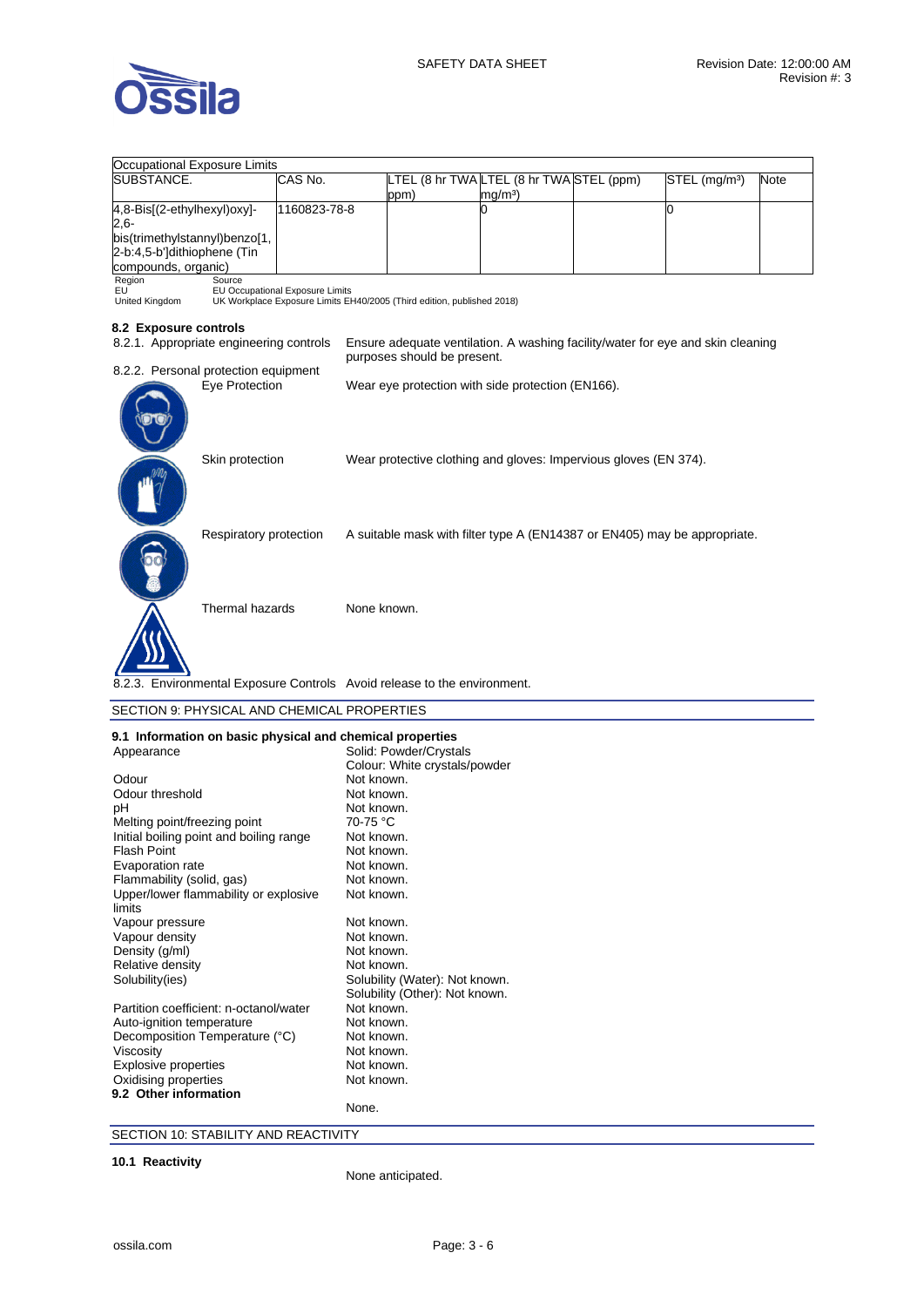

| 10.2 Chemical Stability                                                 |                                                                                      |
|-------------------------------------------------------------------------|--------------------------------------------------------------------------------------|
|                                                                         | Stable under normal conditions.                                                      |
| 10.3 Possibility of hazardous reactions                                 | Not known.                                                                           |
| 10.4 Conditions to avoid                                                |                                                                                      |
|                                                                         | Not known.                                                                           |
| 10.5 Incompatible materials                                             | Not known.                                                                           |
| 10.6 Hazardous decomposition products                                   |                                                                                      |
|                                                                         | No hazardous decomposition products known.                                           |
| SECTION 11: TOXICOLOGICAL INFORMATION                                   |                                                                                      |
|                                                                         |                                                                                      |
| 11.1 Information on toxicological effects<br>Acute toxicity - Ingestion | No data available.                                                                   |
| Acute toxicity - Skin Contact                                           | No data available.                                                                   |
| Acute toxicity - Inhalation                                             | No data available.                                                                   |
| Skin corrosion/irritation                                               | No data available.                                                                   |
| Serious eye damage/irritation                                           | No data available.                                                                   |
| Skin sensitization data                                                 | Not classified.                                                                      |
|                                                                         |                                                                                      |
| Respiratory sensitization data<br>Germ cell mutagenicity                | Not classified.<br>Not classified.                                                   |
|                                                                         |                                                                                      |
| Carcinogenicity                                                         | Not classified.                                                                      |
| Reproductive toxicity                                                   | Not classified.                                                                      |
| Lactation                                                               | Not classified.                                                                      |
| STOT - single exposure                                                  | No data available.                                                                   |
| STOT - repeated exposure                                                | No data available.                                                                   |
| Aspiration hazard                                                       | Not classified.                                                                      |
| 11.2 Other information                                                  | Not known.                                                                           |
|                                                                         |                                                                                      |
| SECTION 12: ECOLOGICAL INFORMATION                                      |                                                                                      |
| 12.1 Toxicity                                                           |                                                                                      |
|                                                                         | No data available.                                                                   |
| Toxicity - Aquatic invertebrates                                        | Not known.                                                                           |
| Toxicity - Fish                                                         | Not known.                                                                           |
| Toxicity - Algae                                                        | Not known.                                                                           |
| Toxicity - Sediment Compartment                                         | Not classified.                                                                      |
| <b>Toxicity - Terrestrial Compartment</b>                               | Not classified.                                                                      |
| 12.2 Persistence and Degradation                                        |                                                                                      |
|                                                                         | Not known.                                                                           |
| 12.3 Bioaccumulative potential                                          | Not known.                                                                           |
| 12.4 Mobility in soil                                                   |                                                                                      |
|                                                                         | Not known.                                                                           |
| 12.5 Results of PBT and vPvB assessment                                 |                                                                                      |
|                                                                         | Not known.                                                                           |
| 12.6 Other adverse effects                                              |                                                                                      |
|                                                                         | Not known.                                                                           |
| SECTION 13: DISPOSAL CONSIDERATIONS                                     |                                                                                      |
| 13.1 Waste treatment methods                                            |                                                                                      |
|                                                                         | Dispose of contents in accordance with local, state or national legislation. Recycle |
|                                                                         | only completely emptied packaging. Normal disposal is via incineration operated by   |
|                                                                         | an accredited disposal contractor. Send to a licensed recycler, reclaimer or         |
|                                                                         | incinerator.                                                                         |
| 13.2 Additional Information                                             |                                                                                      |
|                                                                         | Disposal should be in accordance with local, state or national legislation.          |
|                                                                         |                                                                                      |
| SECTION 14: TRANSPORT INFORMATION                                       |                                                                                      |
| 14.1 UN number                                                          |                                                                                      |
| UN No.                                                                  | 3146                                                                                 |
| 14.2 UN proper shipping name                                            |                                                                                      |
| UN proper shipping name                                                 | ORGANOTIN COMPOUND, SOLID, N.O.S.                                                    |
| 14.3 Transport hazard class(es)                                         |                                                                                      |
| ADR/RID                                                                 | 6.1                                                                                  |
|                                                                         |                                                                                      |
| <b>IMDG</b>                                                             | 6.1                                                                                  |
| <b>IATA</b>                                                             | 6.1                                                                                  |
| 14.4 Packing group                                                      |                                                                                      |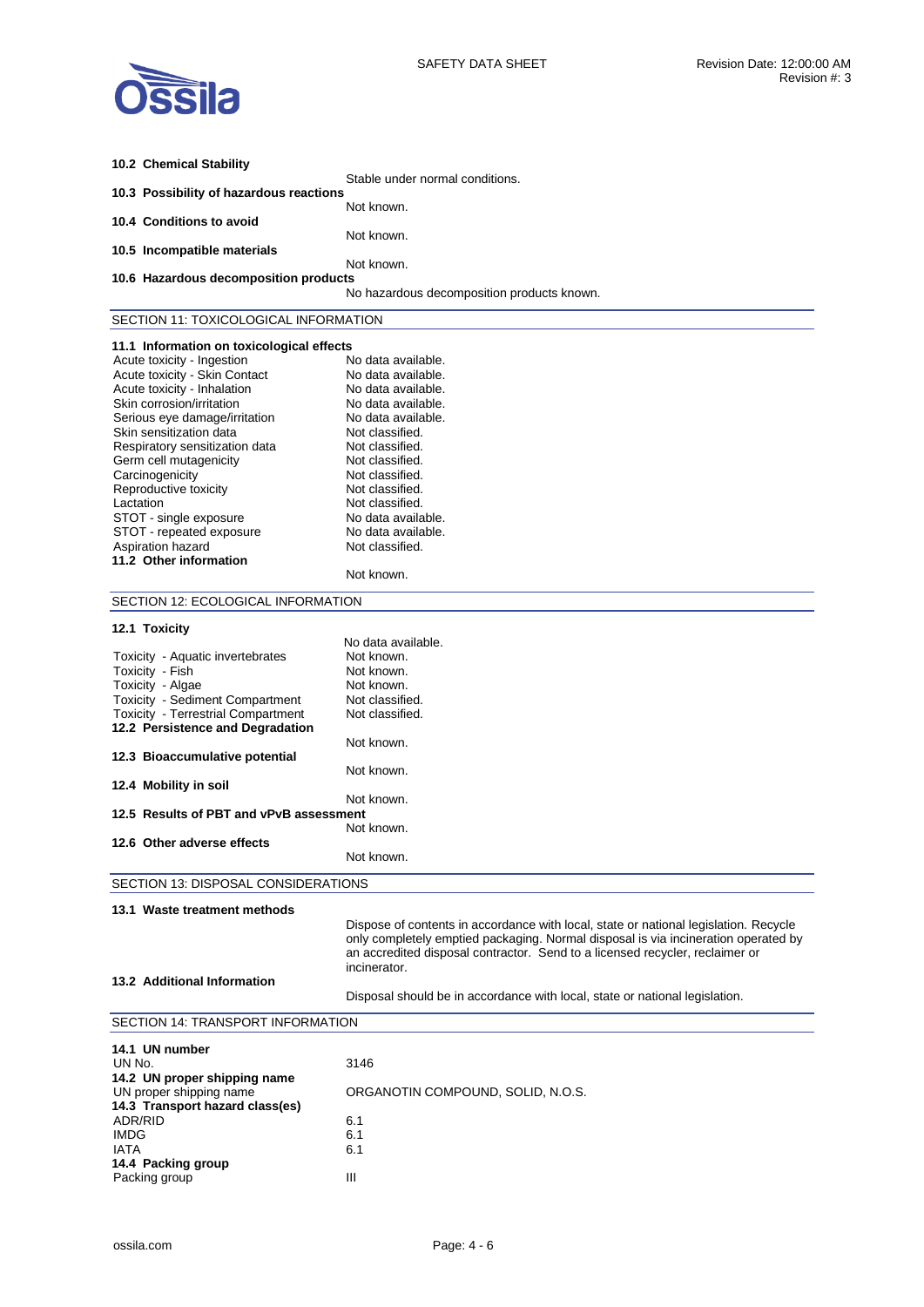#### **14.5 Environmental hazards** Classified as a Marine Pollutant. **14.6 Special precautions for user**  Special precautions for user Not known. **14.7 Transport in bulk according to Annex II of Marpol and the IBC Code** Not known.

## SECTION 15: REGULATORY INFORMATION

### **15.1 Safety, health and environmental regulations/legislation specific for the substance or mixture**

| European Regulations - Authorisations and/or Restrictions On Use |
|------------------------------------------------------------------|
| Not listed                                                       |
|                                                                  |
| Not listed                                                       |
| Not listed                                                       |
| Community Rolling Action Plan (CoRAP) Not listed                 |
| Not listed                                                       |
|                                                                  |
| Not listed                                                       |
|                                                                  |
| Not listed                                                       |
|                                                                  |
|                                                                  |
|                                                                  |
|                                                                  |
| Not known.                                                       |
|                                                                  |
| A REACH chemical safety assessment has not been carried out.     |
|                                                                  |

# SECTION 16: OTHER INFORMATION

The following sections contain revisions or new statements:

#### **LEGEND**

| Acronyms    | ADN: European Agreement concerning the International Carriage of Dangerous<br>Goods by Inland Waterways<br>ADR: European Agreement concerning the International Carriage of Dangerous<br>Goods by Road<br><b>CAS: Chemical Abstracts Service</b><br>CLP: Regulation (EC) No 1272/2008 on classification, labelling and packaging of<br>substances and mixtures<br>DNEL: Derived No Effect Level<br>EC: European Community<br>EINECS: European Inventory of Existing Commercial Chemical Substances<br>IATA : International Air Transport Association<br><b>IBC: Intermediate Bulk Container</b><br>ICAO : International Civil Aviation Organization<br><b>IMDG: International Maritime Dangerous Goods</b><br>LTEL: Long term exposure limit<br>PBT: Persistent, Bioaccumulative and Toxic<br><b>PNEC: Predicted No Effect Concentration</b><br>REACH: Registration, Evaluation, Authorisation and Restriction of Chemicals<br>RID: Regulations concerning the International Carriage of Dangerous Goods by Rail<br>STEL: Short term exposure limit<br>STOT: Specific Target Organ Toxicity<br><b>UN: United Nations</b><br>vPvB: very Persistent and very Bioaccumulative |
|-------------|----------------------------------------------------------------------------------------------------------------------------------------------------------------------------------------------------------------------------------------------------------------------------------------------------------------------------------------------------------------------------------------------------------------------------------------------------------------------------------------------------------------------------------------------------------------------------------------------------------------------------------------------------------------------------------------------------------------------------------------------------------------------------------------------------------------------------------------------------------------------------------------------------------------------------------------------------------------------------------------------------------------------------------------------------------------------------------------------------------------------------------------------------------------------------|
| Disclaimers | Information contained in this publication or as otherwise supplied to Users is believed<br>to be accurate and is given in good faith, but it is for the Users to satisfy themselves<br>of the suitability of the product for their own particular purpose. Ossila Limited gives<br>no warranty as to the fitness of the product for any particular purpose and any<br>implied warranty or condition (statutory or otherwise) is excluded except to the extent<br>that exclusion is prevented by law. Ossila Limited accepts no liability for loss or<br>damage (other than that arising from death or personal injury caused by defective<br>product, if proved), resulting from reliance on this information. Freedom under<br>Patents, Copyright and Designs cannot be assumed.                                                                                                                                                                                                                                                                                                                                                                                          |